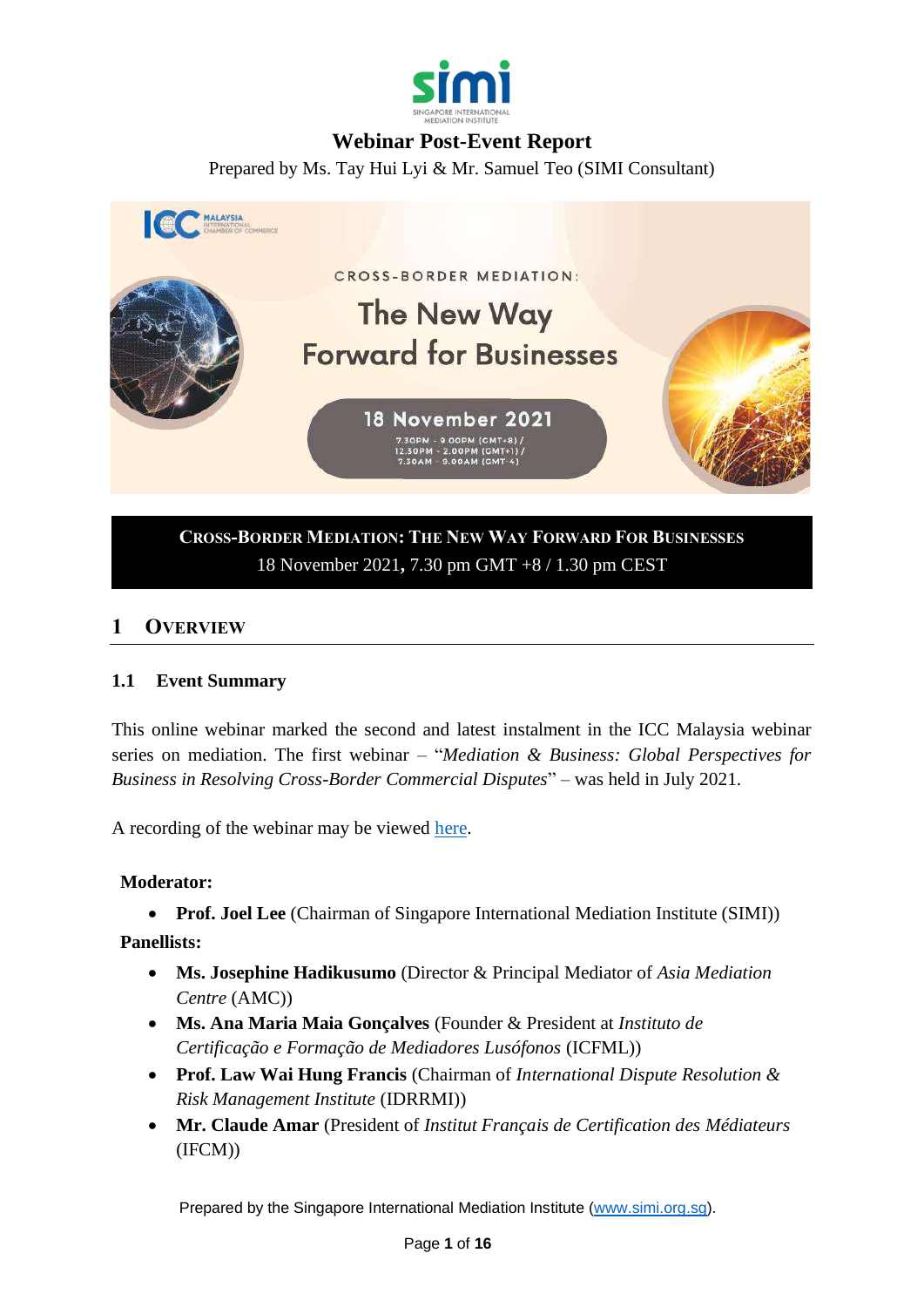

# **2 PRE-EVENT REGISTRATION**

Signups were open from 1 November 2021 till the morning of the event, for a total of 18 days. Through promotion on various platforms, a total of **134** signups were received.

# **2.1 Country of Origin**

Participants who signed up for the Webinar hailed from 26 different countries, with a substantial number of sign-ups originating from Singapore, India, Brazil and Hong Kong.

| Australia            | $\overline{4}$ |
|----------------------|----------------|
| Bangladesh           | 1              |
| <b>Brazil</b>        | 17             |
| <b>Brunei</b>        | 2              |
| China                | $\overline{4}$ |
| Czech Republic       | 1              |
| France               | $\overline{2}$ |
| Germany              | $\mathbf{1}$   |
| Greece               | $\mathbf{1}$   |
| Hong Kong            | 16             |
| India                | 21             |
| Indonesia            | $\overline{2}$ |
| Italy                | $\mathbf{1}$   |
| Malaysia             | 6              |
| Morocco              | 1              |
| Russia               | $\mathbf{1}$   |
| Nigeria              | $\overline{2}$ |
| Pakistan             | $\mathbf{1}$   |
| Philippines          | $\mathbf{1}$   |
| Saudi Arabia         | 1              |
| Singapore            | 36             |
| Sri Lanka            | 1              |
| Switzerland          | $\overline{2}$ |
| Turkey               | $\mathbf{1}$   |
| United Kingdom       | $\overline{4}$ |
| <b>United States</b> | $\overline{4}$ |
| <b>Total</b>         | 134            |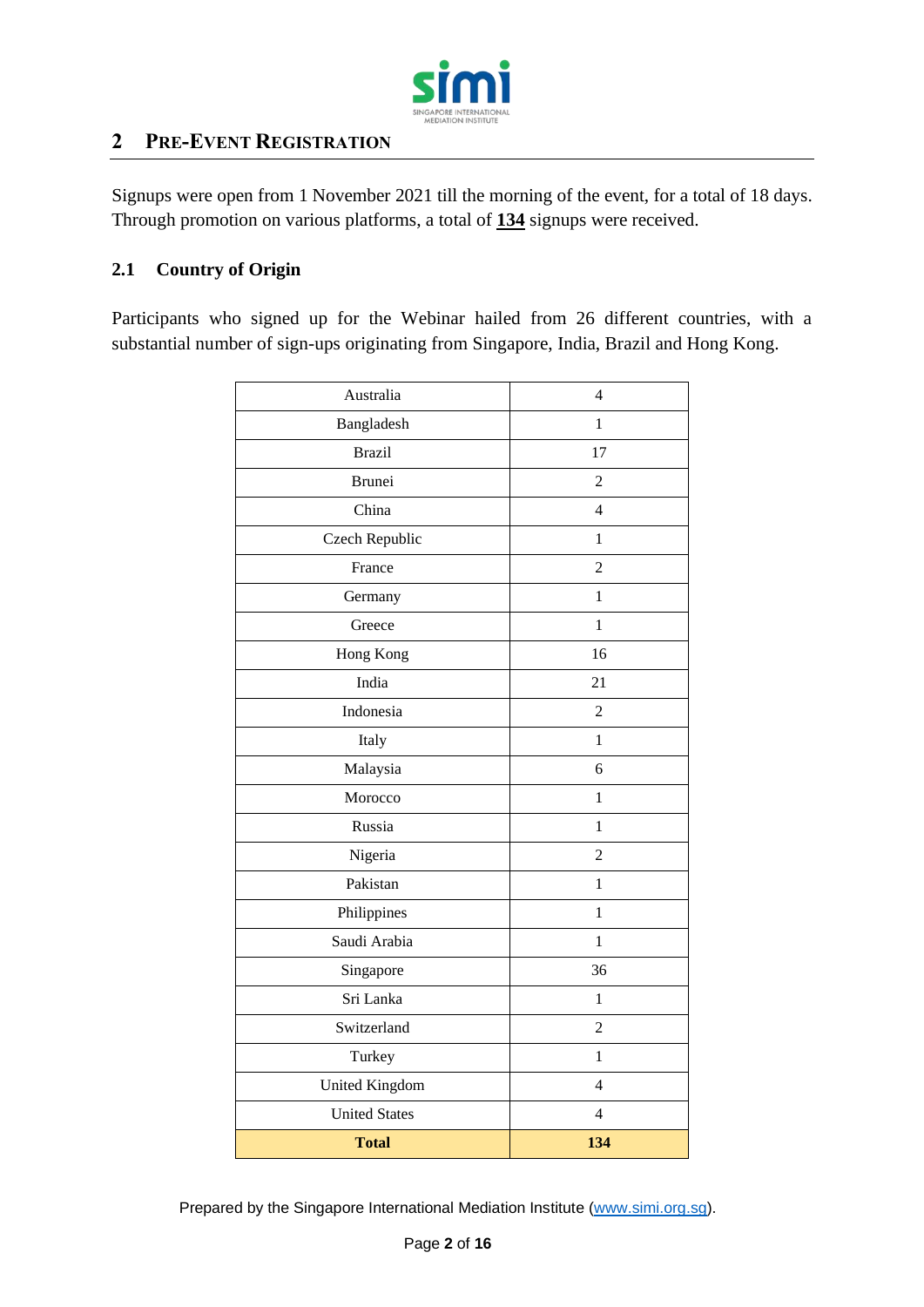

## **2.2 Industries, Organisations, Titles**

The registrants also came from various different industries. Even though majority of the registrants came from the Legal, Mediation and Alternate Dispute Resolution industries, there were also individuals from areas such as Construction, Consultancy, Education, Technology, Hotel and Accountancy.



Majority of the registrants were Lawyers and Mediators, but there were also individuals outside the legal industry, such as a substantial number of Directors, Students and Managers. Many individuals also helmed multiple job titles, such as Lawyer, Mediator and Arbitrator.



A wide range of organisations and companies were represented. Notably, a significant number of individuals came from ICFML and IDRRMI and various law firms.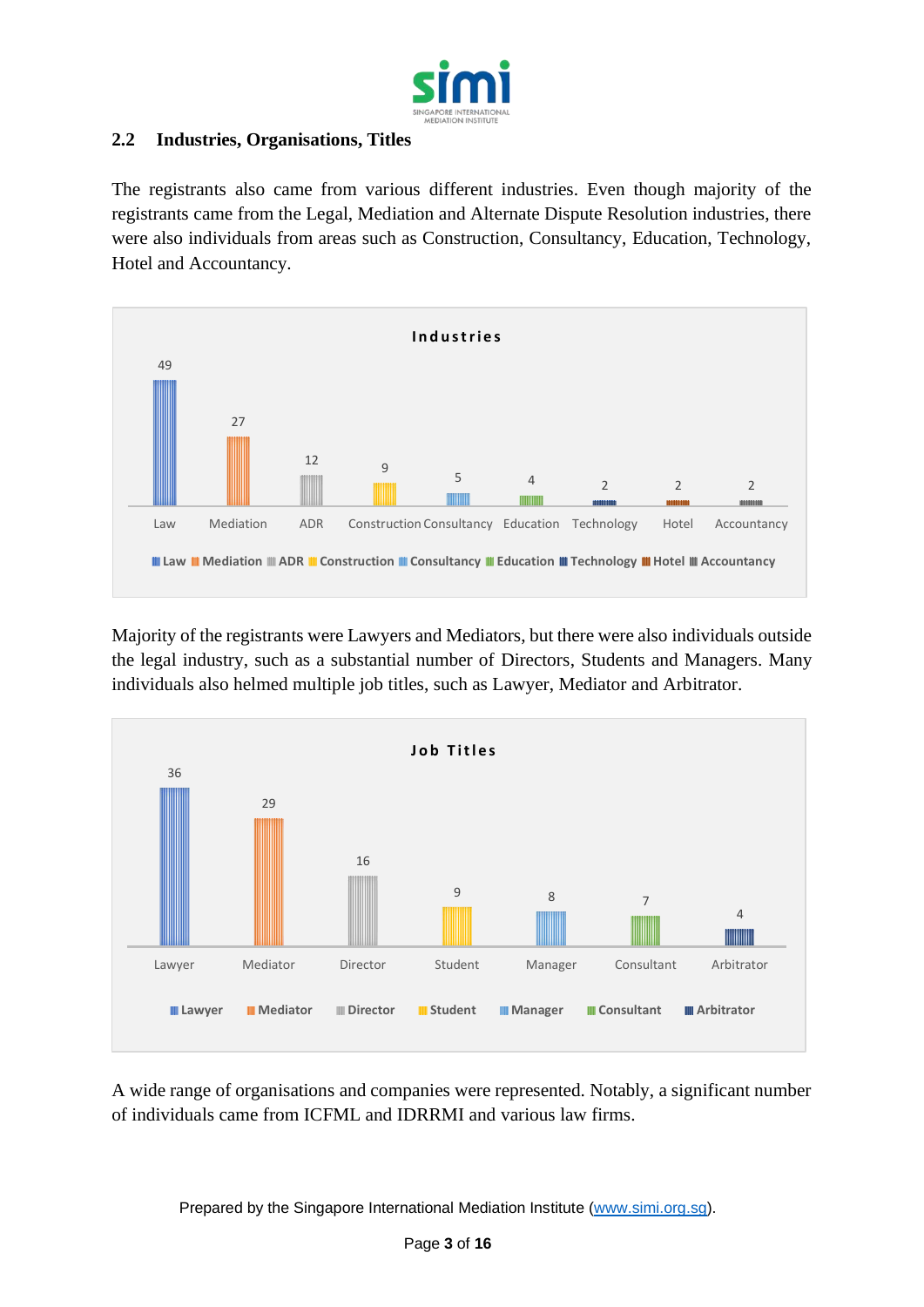

# **2.3 Publicity**

When asked how they heard about this webinar, most registrants indicated that they heard it through Social Media. Many also heard of the webinar through Newsletters and their respective Organisations, indicating that these were effective means channels of publicity.

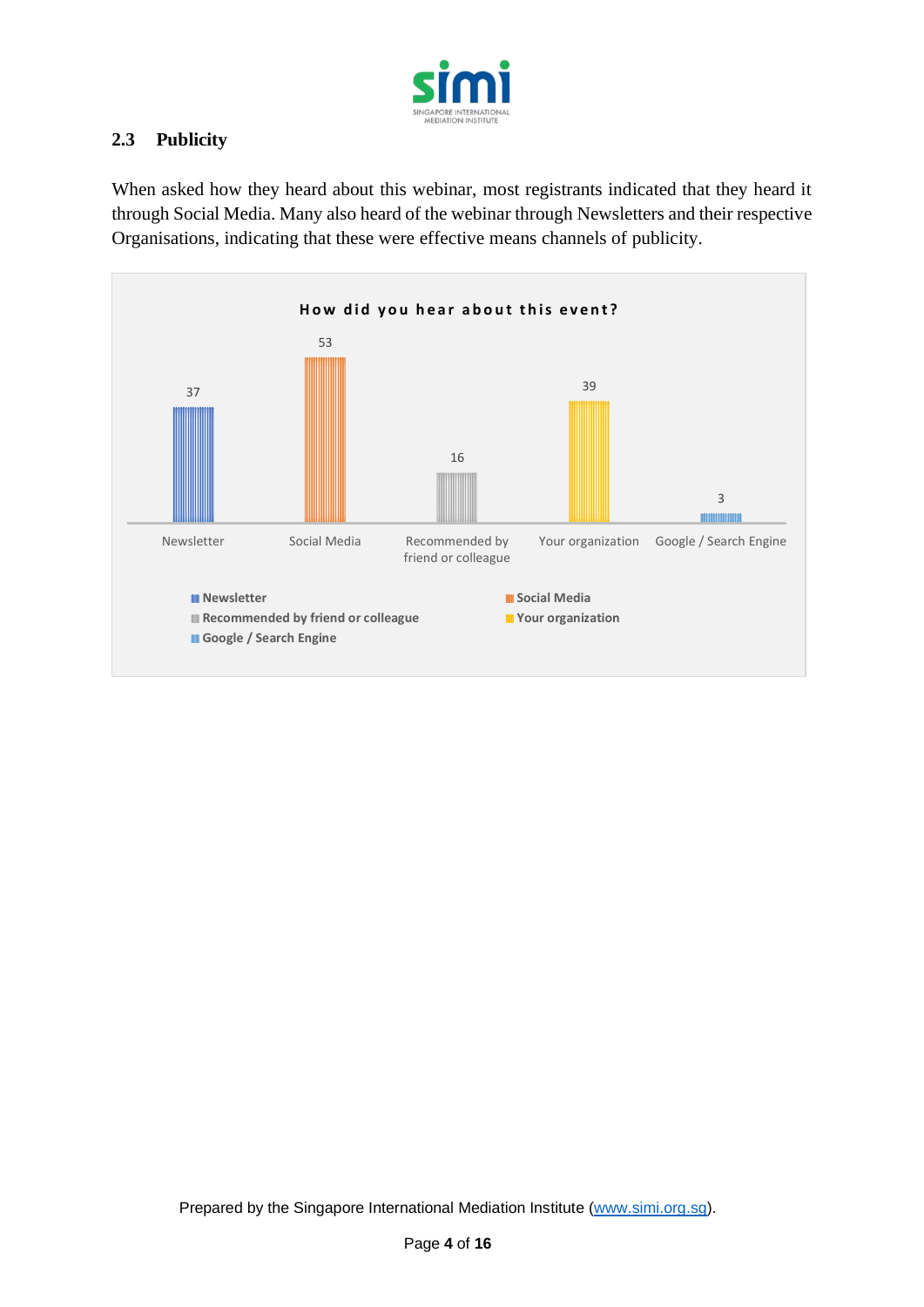

# **3 WEBINAR DISCUSSION**

Prof. Lee started by introducing (or re-introducing to some) the concept of mediation  $-$  a process of dispute resolution that is facilitated by a neutral third party, the mediator. The mediator has no power to impose a decision on the parties. Instead, his/her role at the mediation is to facilitate a resolution of the dispute via agreement between those parties. Essentially, mediation empowers parties to make their own commercial decisions with regard to the disputes that they face in the course of doing business. Prof. Lee stressed that one important and valuable aspect of mediation is its confidentiality.

#### *Overview of Enforcement of Mediation Settlement Agreements*

Addressing a misconception that users of mediation commonly held, that mediation is nonbinding, Prof. Lee shared that notwithstanding that it is possible for parties to fail to settle a dispute through mediation since the mediator cannot impose an outcome on them, the statistics reveal that parties come to an agreement in most cases anyway. Additionally, once parties have signed a mediated settlement agreement, that agreement is binding, and can be enforced by the parties. On this topic, Prof. Lee posed the question to the panellists on how a mediated settlement agreement can be enforced in the jurisdictions and legal traditions that they operate in.

Ms. Hadikusumo stated that in common law jurisdictions, a mediated settlement agreement can be enforced like any other contract. On top of that, certain countries have legislated for mediated settlement agreements to be converted to, and enforceable as court judgements or arbitral awards. The Singapore Mediation Convention also provides an additional route for the enforcement of international commercial settlement agreements resulting from mediation.

Chiming in, Mr. Amar confirmed that the enforcement processes mentioned previously were equally applicable in France. Ms. Gonçalves highlighted that in the Portuguese speaking countries, like Brazil (that has their Mediation Act, and their new Civil Procedure Code), mediated settlement agreements will be enforceable as an extrajudicial execution instrument. Essentially, this means that parties can execute their agreement right away after obtaining it. She shared that in the EU, the applicable provisions on cross-border enforcement of settlement agreements were found in each individual member state. Prof. Law shared that the experience in Hong Kong has been that over 98% of mediated settlement agreements were performed by the parties, with only the remaining 2% seeking enforcement in the courts. In mainland China, the parties in domestic disputes prefer to get their settlement agreements endorsed by the courts, to guarantee the enforceability and workability of their agreements.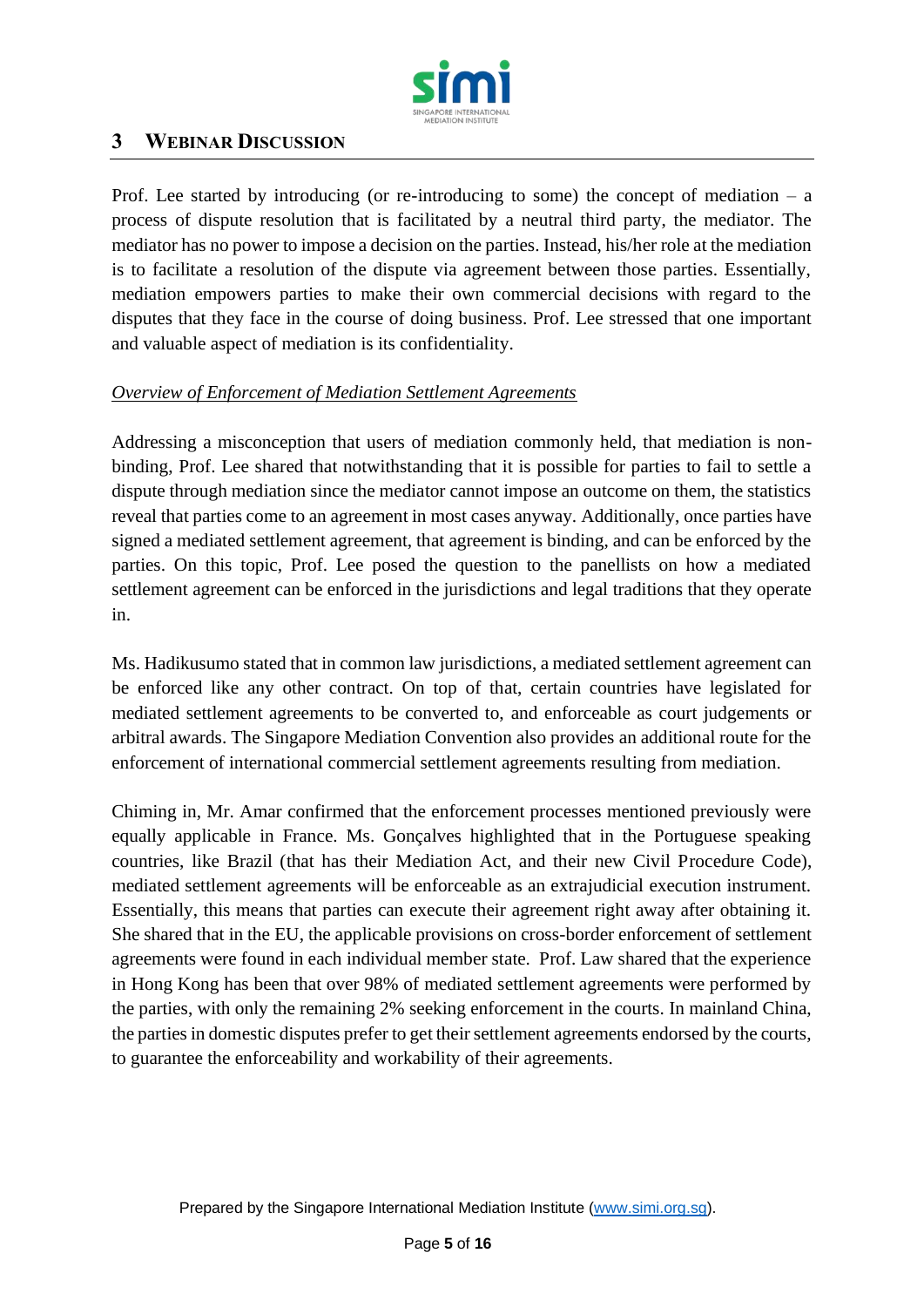

## *Utility of the Singapore Mediation Convention*

Prof. Lee then asked the panellists to share their thoughts on how the Singapore Mediation Convention has changed the game for mediation of cross-border commercial disputes.

Prof. Law started by sharing that just as how the New York Convention (the Convention on the Recognition and Enforcement of Foreign Arbitral Awards) has made it easier to enforce arbitral awards in jurisdictions which were not the arbitral seat, users of mediation appreciate the potential of the Singapore Mediation Convention to do the same for mediated settlement agreements.

Ms. Hadikusumo added that the reason the Singapore Mediation Convention was such a gamechanger was because notwithstanding the universally known advantages of mediation, the main stumbling block for the mass adoption of mediation in cross-border disputes had been the enforceability of agreements arising from mediation. She raised the example of parties who had a dispute over a contractual breach – they would naturally be worried that the mediated settlement agreement was just another contract that parties must trust will be honoured. With the Singapore Convention, the issue of enforceability was addressed, which made mediation a viable and commonsensical alternative to arbitration. Ms. Gonçalves went further to express that with the Singapore Mediation Convention, mediation had a high chance of becoming the default option to resolving international commercial disputes, an option that business-minded parties must consider seriously because of the numerous advantages.

#### *Advantages of Mediation versus Other Forms of Dispute Resolution*

Directing the discussion towards the question of why business users should choose mediation over other methods of dispute resolution, Prof. Lee invited Mr. Amar to kick-off the conversation. Mr. Amar echoed the advantages raised by the other panellists earlier about the cost-effectiveness of mediation and potential time savings, and shared that mediation also has the added benefit of helping parties gather more information about each other, engender trust and resolve underlying seeds of conflict. He shared an experience of mediating with French and American parties, where despite initial cultural differences and loss of confidence in the partnership, parties were able to rebuild their trust after an honest sharing about their past experiences and feelings. Prof. Lee commented that mediation allowed for the airing of interpersonal aspects of the business relationship and the resolution of the conflict on that level, instead of just addressing legal considerations only.

Ms. Gonçalves shared that this was especially important for business users because oftentimes, there were multiple levels of consideration for commercial disputes e.g., business considerations, legal considerations, which all must be addressed. Furthermore, after undergoing the process of mediation and rebuilding trust in their partnership, parties emerge with a stronger relationship, having understood, and appreciated each other's perspectives. Ms.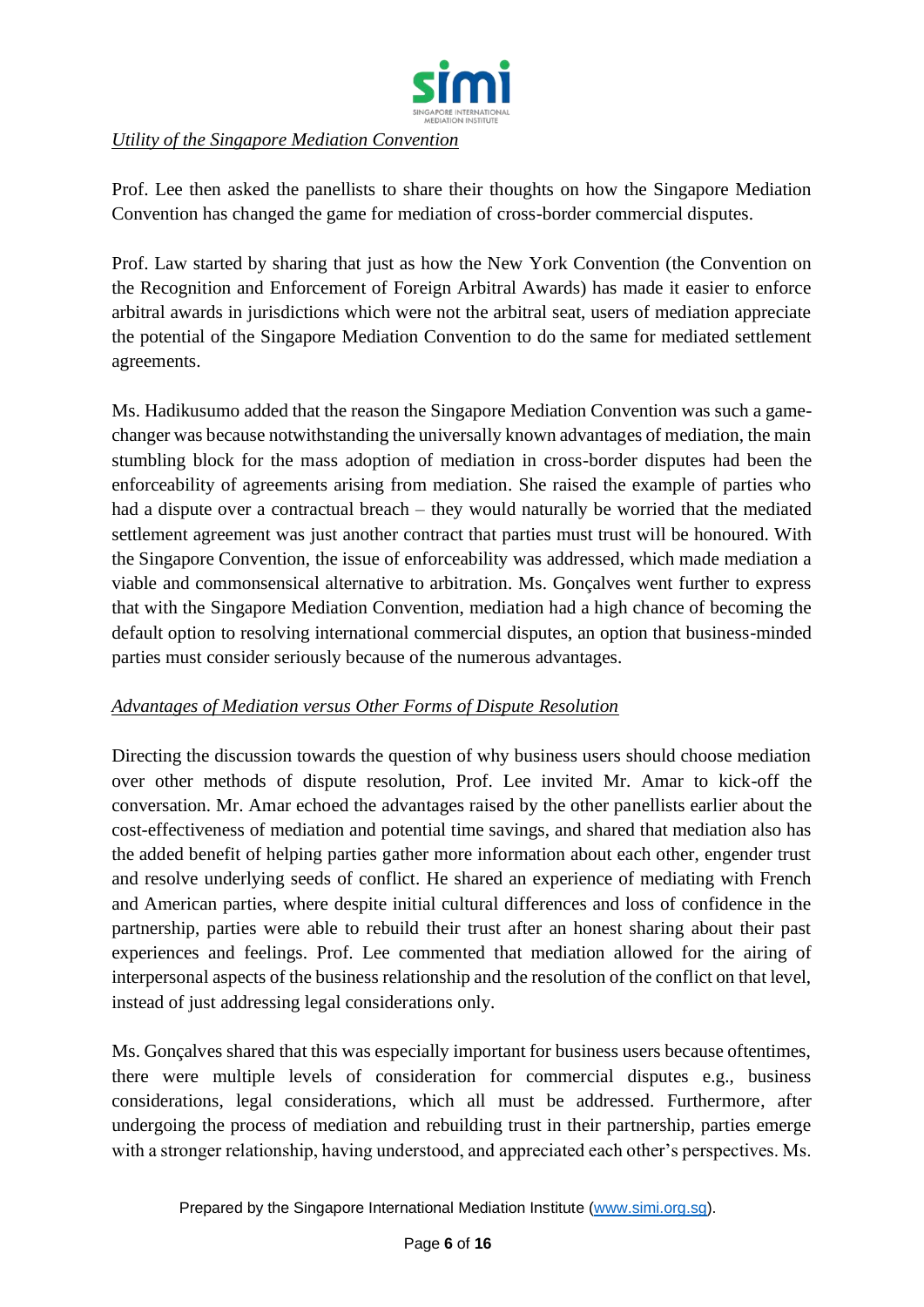

Hadikusumo agreed that relationship preservation is one of the main crown jewels that mediation can afford business users. Parties usually just want the dispute to go away, but not the relationship, because of reasons such as the difficulty of finding another highly specialised partner, or the hope of preserving ongoing relationships with other subsidiaries in the same multi-national corporate group. Lastly, Mr. Law summarised that mediation is unique because of the collaboration that is fostered through the process, which other methods fail to achieve.

#### *Increasing the Adoption of Mediation*

Building on the discussion, Prof. Lee asked if the panellists had any comments on why mediation is not being used regularly, in light of the above conversation on the benefits of mediation. Ms. Gonçalves opined that the reason could be that mediation has only recently gained traction among the legal profession, with universities now even offering curriculum that teach alternative ways of resolving disputes, and legal practitioners signing up for courses to understand such modes of alternative dispute resolution. Ms. Hadikusumo agreed that the main reason would be the lack of awareness of mediation despite its long history and expressed that more must be done to raise awareness. She shared a recent initiative from Malaysia, the Covid-19 Temporary Measures Act, which aimed to help alleviate the financial and economic impact of Covid-19. Under the Act, parties who are impacted by Covid-19 and have contractual disputes may seek recourse to mediation with state sponsored mediation centres, which will be paid for or subsidised by the government.

Acknowledging the slow adoption of mediation, Mr. Amar drew a parallel to developments in negotiation – while interest-based negotiation has been around for 30 odd years, most negotiators are still in an arm-wrestling position. Mr. Law also stressed the importance of having proper case management processes for mediation, much akin to court directions in court proceedings. He shared that in some of the centres that are part of the Alliance for Mediation Standards,<sup>1</sup> there are existing case management processes for mediation, which will be particularly important for clients who are unfamiliar with mediation.

#### *Appropriate Cases for Mediation; When Mediation Should Take Place, etc*

Next, Prof. Lee posed the question of what kinds of disputes should be sent to mediation, and at what stage of the dispute. Dealing with the question in three parts  $- (1)$  what kinds of cases should go for mediation,  $(2)$  when this should happen, and  $(3)$  who should go for mediation – Ms. Hadikusumo shared that save for criminal cases, nearly every case should be considered for mediation. As to when this should happen, while parties can technically bring up the matter for mediation anytime, the difficulty often lies in getting the other party to agree to mediate the

<sup>1</sup> The Alliance for Mediation Standards consist of the Asian Mediation Centre (AMC), the Instituto de Certificação e Formação de Mediadores Lusófonos (ICFML), the Institut Français de Certification des Médiateurs (IFCM), the International Dispute Resolution & Risk Management Institute (IDRRMI), and the Singapore International Mediation Institute. This is following an MOU that was signed between these organizations in April 2021.

Prepared by the Singapore International Mediation Institute [\(www.simi.org.sg\)](http://www.simi.org.sg/).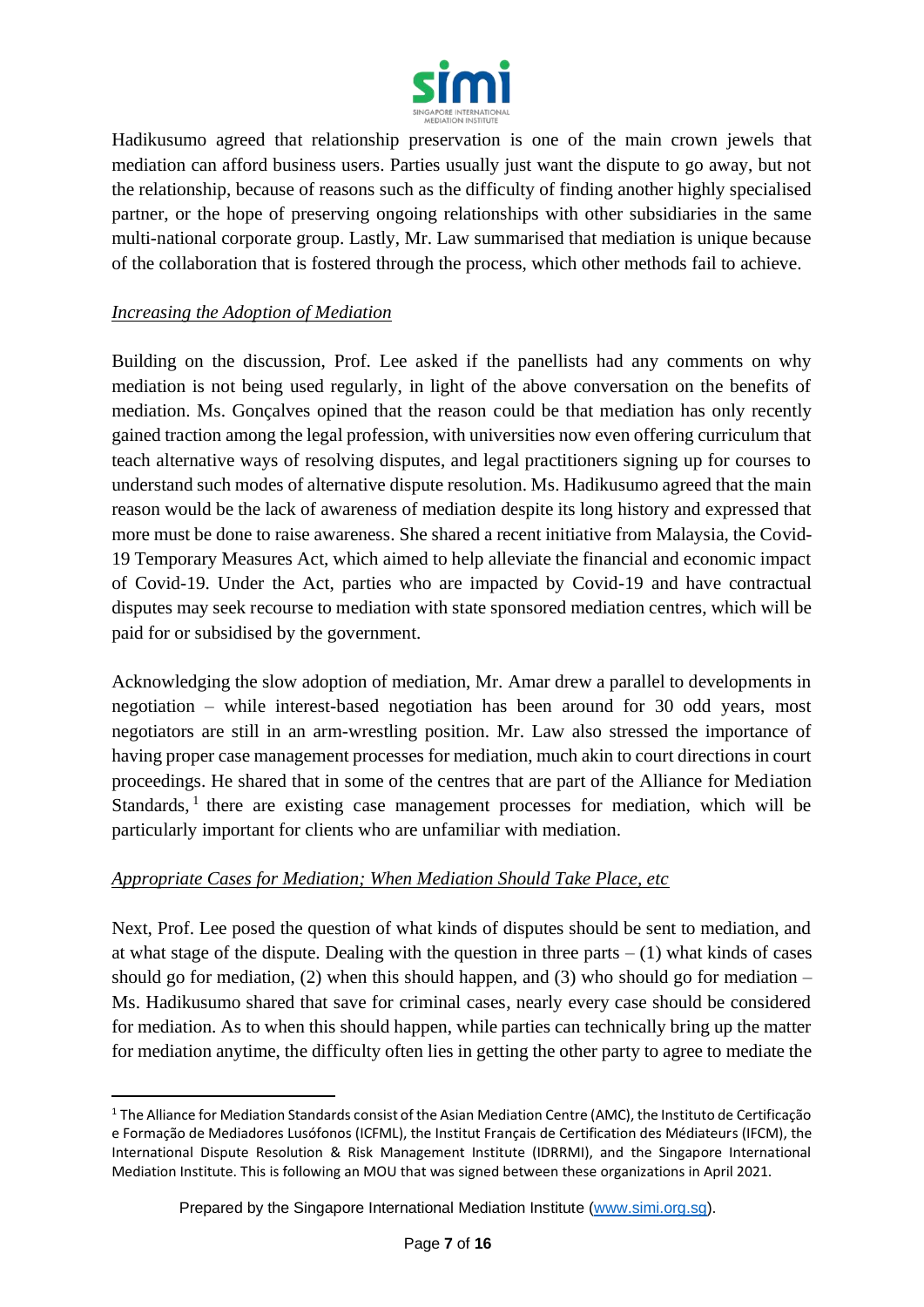

dispute without an existing dispute resolution clause. To deal with this, she urged business users to consider mediation right from the onset of the business relationship by inserting mediation into dispute resolution clauses. Lastly, she shared that mediation is especially appropriate for micro, small and medium enterprises, because it is a voluntary process, all parties have some measure of control over the outcome, and in the hands of a skilled mediator, can be a level-playing ground for all disputants, and save time and costs.

In response to Prof. Lee's follow-up question on whether there are ways to go for mediation even without an existing dispute resolution clause, Ms. Gonçalves shared that there are indeed many different ways to do so – either by direct invitation to participate in ad-hoc mediation, or for one party to go through a private chamber of commerce (e.g. the International Chamber of Commerce (ICC)) and request for the institution to approach the other party to suggest mediation. Mr. Law added that in many places, even without the inclusion of mediation in the dispute resolution clause, the courts will suggest for the parties to go for mediation first. In Hong Kong, there is the "Mediate First" pledge, so the court will suggest parties to mediate first in civil proceedings. This practice can also be observed in mainland China. Furthermore, another way is for parties to refer the case for mediation through mutual agreement.

On the side issue of whether parties who suggest mediation first will appear weak, Mr. Law considered that parties should bear in mind that mediation allows for a win-win outcome, where all parties are able to achieve their needs and wants through mediation. Therefore, suggesting mediation is really suggesting a way to maximise the value of outcomes for all parties, and parties need not worry that that displays weakness. Mr. Amar also shared that this issue has been discussed a lot at the French Academy of Mediation, and the conclusion was that it stems from a misunderstanding of what mediation is. Mediation should be understood as a recognised and organised process in its own right, and not just as an alternative to more established or conventional dispute resolution processes, which makes going to mediation an intelligent choice, as opposed to one that shows weakness.

#### *Selection of a Mediator and the Importance of Mediation Standards*

To kickstart the discussion on professional mediation standards, Prof. Lee asked the panelists to comment on how parties should select a mediator that is appropriate for their dispute. Mr. Amar shared that the chief quality of a good mediator should be the ability to think out of the box – the ability to see things another way than the way presented to him/her. A good mediator also should not be afraid of emotions, and must understand the energy contained in these emotions, and be able to direct these energies towards mutual understanding. Mr. Amar also stressed the difference between one who is merely trained in mediation, versus one who is accredited or certified in mediation. Mere training was not sufficient to ascertain a mediator's ability, whereas accreditation just meant that someone was on the roster of a mediation service provider, and certification referred to a public statement by an independent body that such person can perform good mediation services.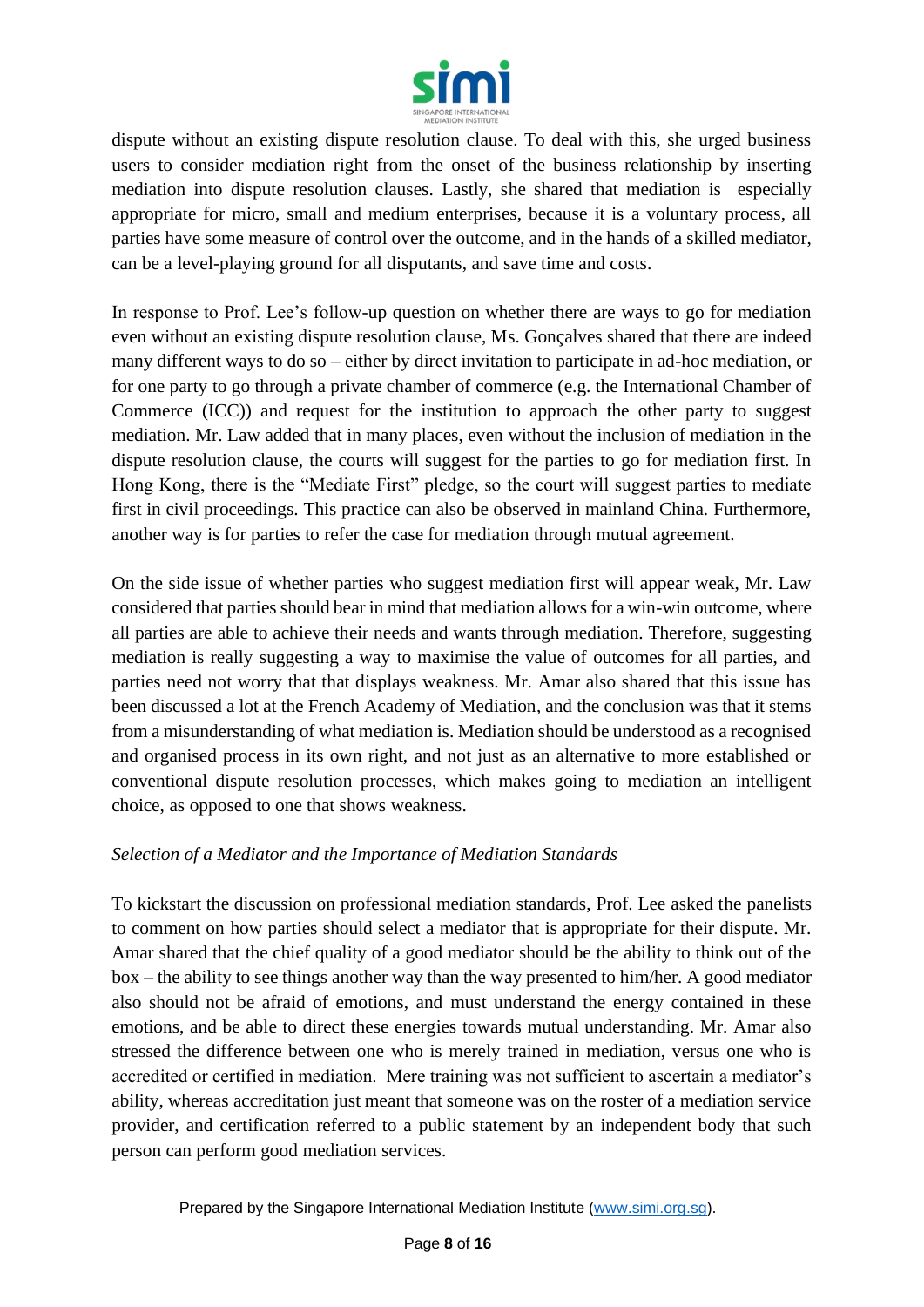

Mr. Law touched on what traits parties can look out for when selecting a mediator. First, some mediators specialise in certain types of disputes, so parties can narrow down the list of mediators based on the type of dispute that they are facing. Next, parties can also look to the mediator's qualifications, including educational or professional qualifications in the field of dispute resolution, or accreditation and certification as a form of assurance by the accrediting or certifying body of the mediator's quality. This sentiment was echoed by Ms. Hadikusumo, who added that most centres have a feedback digest that parties can look at – reviews of the mediator from the users' perspective. Wrapping up this point, Ms. Gonçalves shared that in her experience, nothing is better than meeting the mediator before the mediation and choose a mediator who you believe can resolve your dispute, from a "human" perspective.

## *Is there a universal standard of mediation?*

Considering the multitude of variations in the parties (e.g., culture, language, gender, needs) and types of disputes in every mediation, Prof. Lee challenged the panellists with the question of whether it is possible to have a universal standard that is applicable internationally. Mr. Amar, Ms. Hadikusumo and Mr. Law shared the view that there did not have to be equivalence in the culture or subject-matter expertise between the parties and the mediator for the mediator to be able to mediate the dispute effectively. That said, Ms. Hadikusumo added that there are some universal qualities that mediators should possess: process management skills; people management skills; the ability to be neutral; the ability to problem-solve; the ability to know ethically when conflicts of interests exist etc. Mr. Amar concluded this discussion with the assertion that the mediator's role is not to understand the technical aspects of the case to finally make a decision, but to ensure that the parties understand each other.

Finally, Prof. Lee asked Ms. Gonçalves to elaborate on the "universal disclosure protocol" in the works in the context of mediation. Ms. Gonçalves shared that the [Universal Disclosure](https://universaldisclosureprotocolmediation.com/the-protocol/)  [Protocol for Mediation \(UDPM\)](https://universaldisclosureprotocolmediation.com/the-protocol/)<sup>2</sup> provides for six elements of disclosure at the start of a mediation: (1) Conflict of Interest; (2) Confidentiality; (3) General Process; (4) Role of the Mediator and Parties; (5) Technology; and (6) Impact of Venue. Therefore, any user of mediation can expect that the mediator will discuss and explain these six elements at the start of the mediation. Ms. Gonçalves opined that the adoption of the UDPM framework is an important step to making mediation mainstream worldwide, by giving certainty to future parties considering mediation, acknowledging and informing parties of cultural differences and influences, and promoting transparency about the mediation process.

<sup>&</sup>lt;sup>2</sup> An explanation of the Universal Disclosure Protocol for Mediation can be found at [https://www.mediate.com/articles/rainey-disclosure.cfml.](https://www.mediate.com/articles/rainey-disclosure.cfml) The text of the UDPM can be found at [https://universaldisclosureprotocolmediation.com/the-protocol/.](https://universaldisclosureprotocolmediation.com/the-protocol/)

Prepared by the Singapore International Mediation Institute [\(www.simi.org.sg\)](http://www.simi.org.sg/).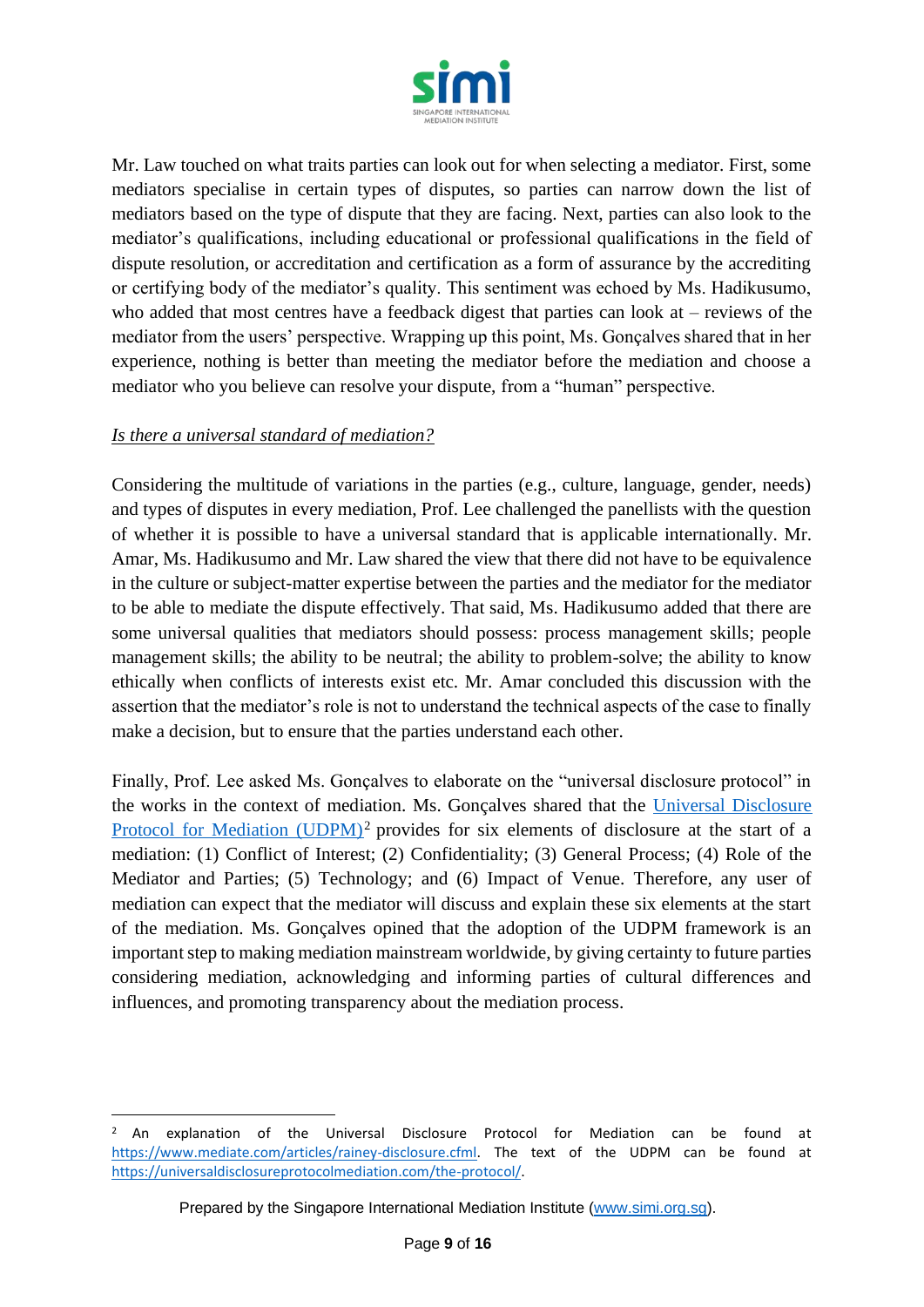

## **3.1 Question & Answer Segment**

The Q&A segment was well utilised by the participants, with a total of **10** questions being submitted. Examples of questions posed included:

"*Does mediation really work in David v Goliath cases? In my experience, they often begin well, but the end result is never that good for the "Davids" of the cases.*"

"*Is mediation a "safer" form of dispute resolution when one of the parties are Chinese, given the new "Chinese State Secrets" law as mediation may not require the same level of data disclosure you would expect in arbitration/litigation?*"

"*Should the mediation fail, have you ever failed to enforce the "Without prejudice" stance in the ensuing arb/litigation?*"

"*In which situations should you decide against mediation? Eg if the other party does not cooperate, mediation might only lead to delay without reaching a settlement*."

We invite you to listen to their answers to the questions from the [video recording](https://youtu.be/uDUtkaYRqXQ) to the session here as well as to catch up on the responses to other questions not listed above.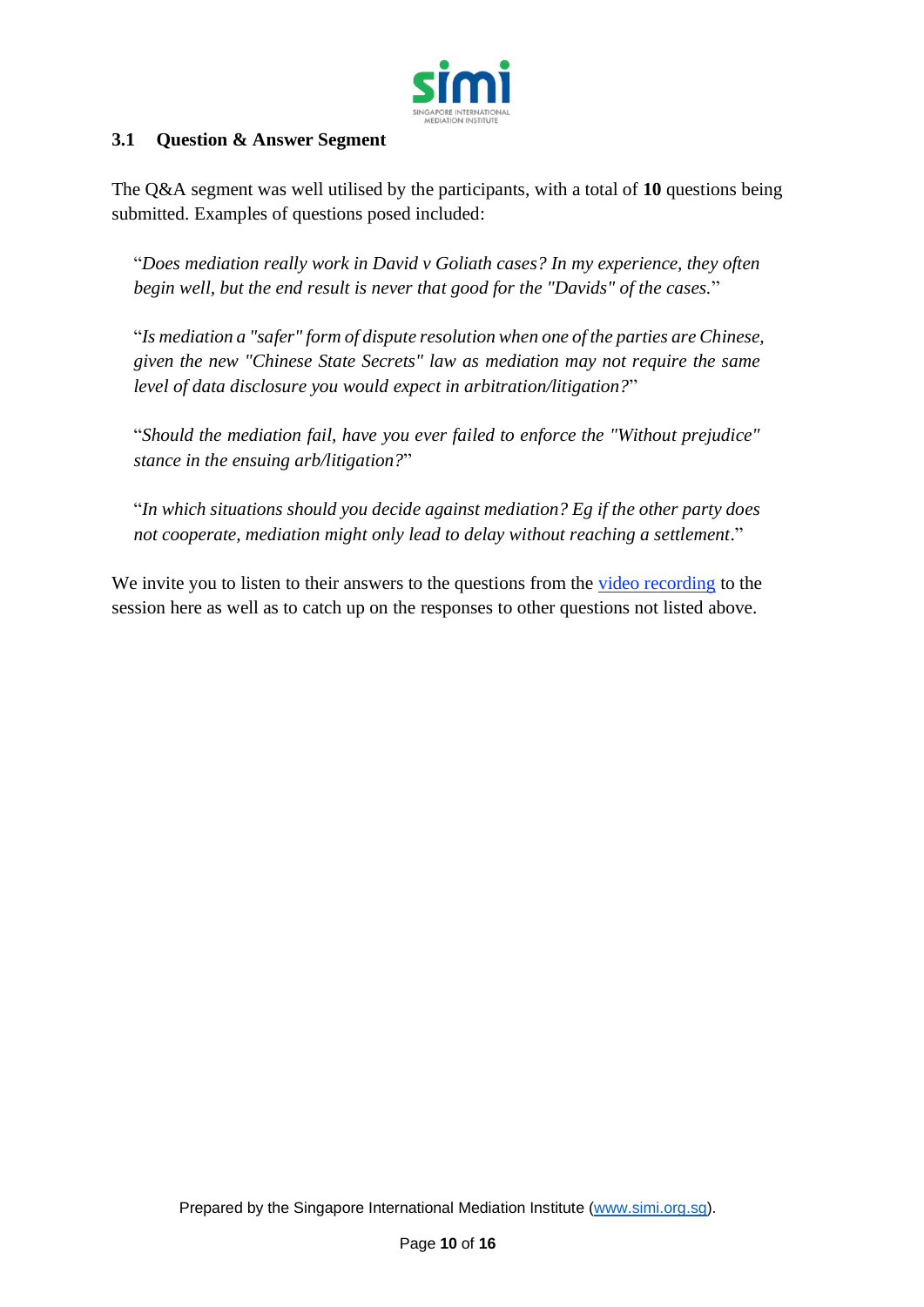

# **4 POST-EVENT SURVEY**

The webinar lasted from 7.30pm till 9.05pm and saw a total of **49** unique attendees. Upon the conclusion of the webinar, a feedback survey was carried out, with **15** responses received.

#### **4.1 Webinar Topic Coverage**

Respondents found that *25%* to *100%* of the information presented during the webinar was new to them, with most indicating that *50%* of the information presented was new (40%).



All respondents agreed that *they would be able to use the information* from the webinar, with majority agreeing that they would be able to use the information '*immediately'* (67%).



Lastly, almost all respondents remarked positively that *they would like to learn more about the webinar's topic* (100%)*,* indicating a high satisfaction towards the choice of webinar topic.

|           | ■ Would you like to learn more about this topic? |    |
|-----------|--------------------------------------------------|----|
| <b>No</b> | $\mathbf 0$                                      |    |
| Yes       |                                                  | 15 |
|           |                                                  |    |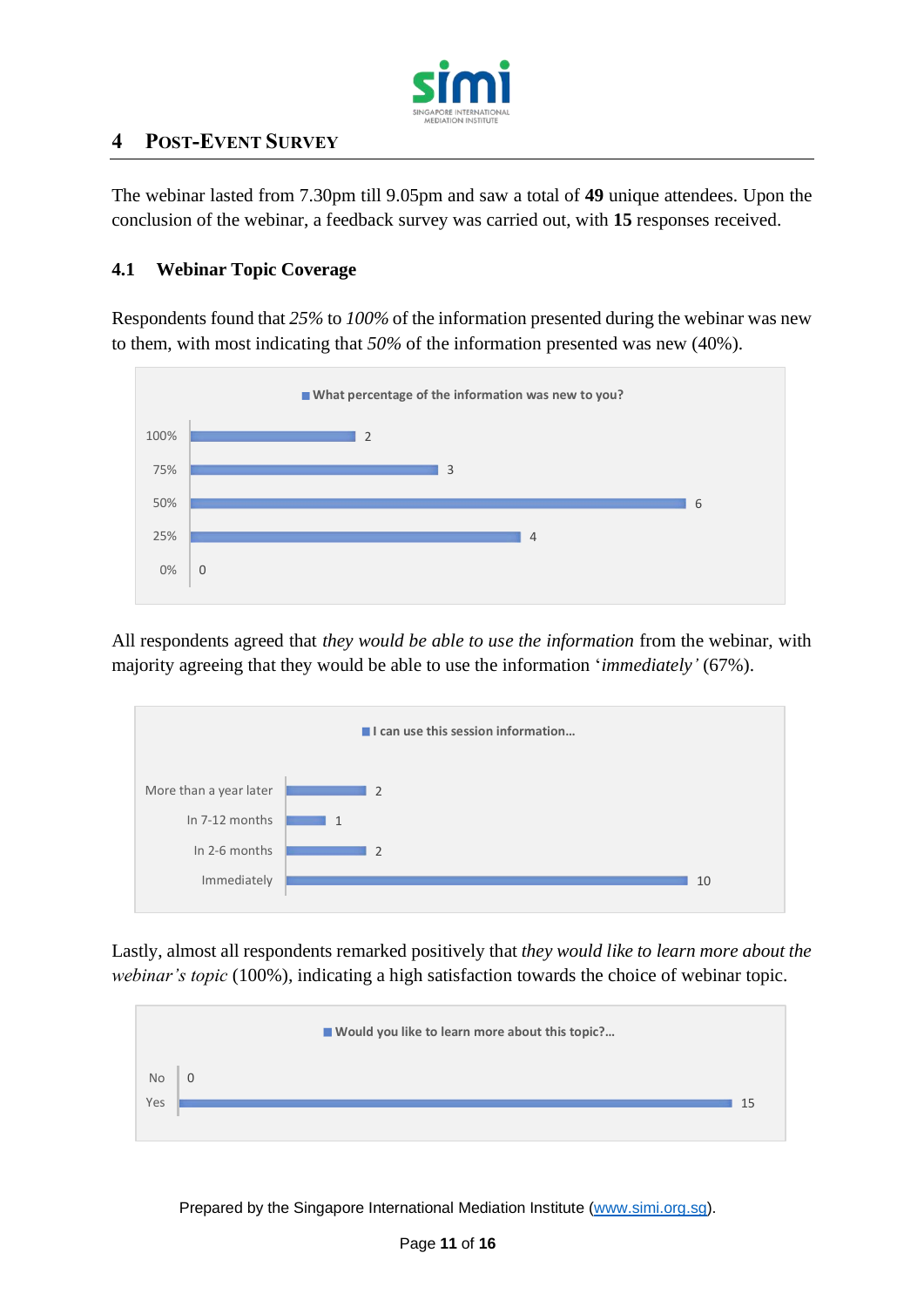

## **4.2 Review of Speakers**

Overall, the speakers received significantly positive reviews. Almost all respondents indicated that all speakers had either '*Excellent'* or '*Good'* knowledge of the presented topic, with a strong majority indicating '*Excellent'*.



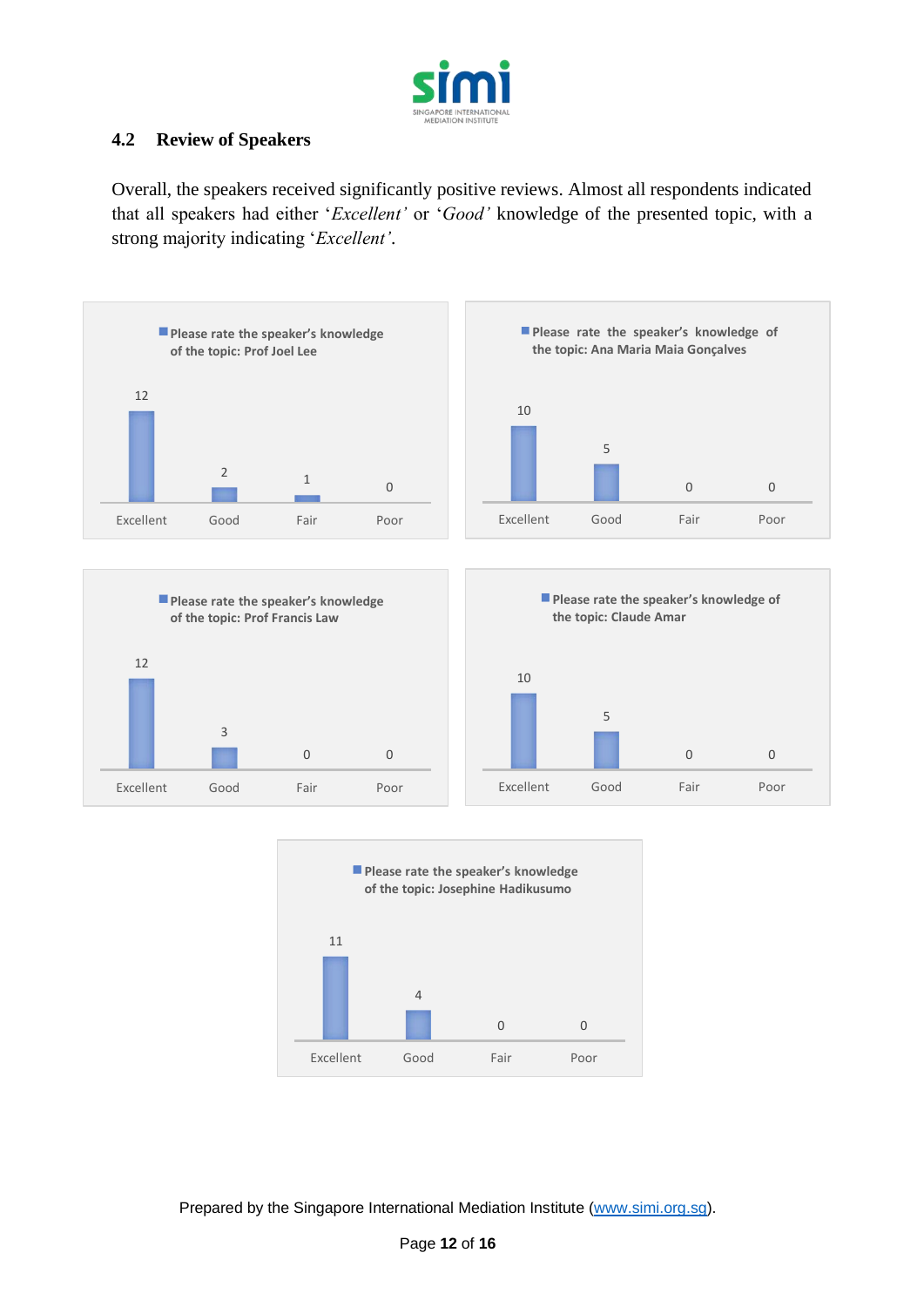

# **4.3 Webinar Experience**

All respondents found the session description to be either '*Excellent'* (67%) or '*Good'* (33%), and all respondents found that the session was either '*Excellent'* or '*Good*' in comparison to their expectations.



Overall, the feedback for the webinar as a whole was well received. Respondents indicated their overall experience was either '*Excellent'* (67%) or '*Good'* (33%), with none indicating '*Poor'*.

Further, respondents also responded strongly that they would recommend this workshop to their peers and all showed a willingness to be contacted for future similar events, emphasising the webinar's success.

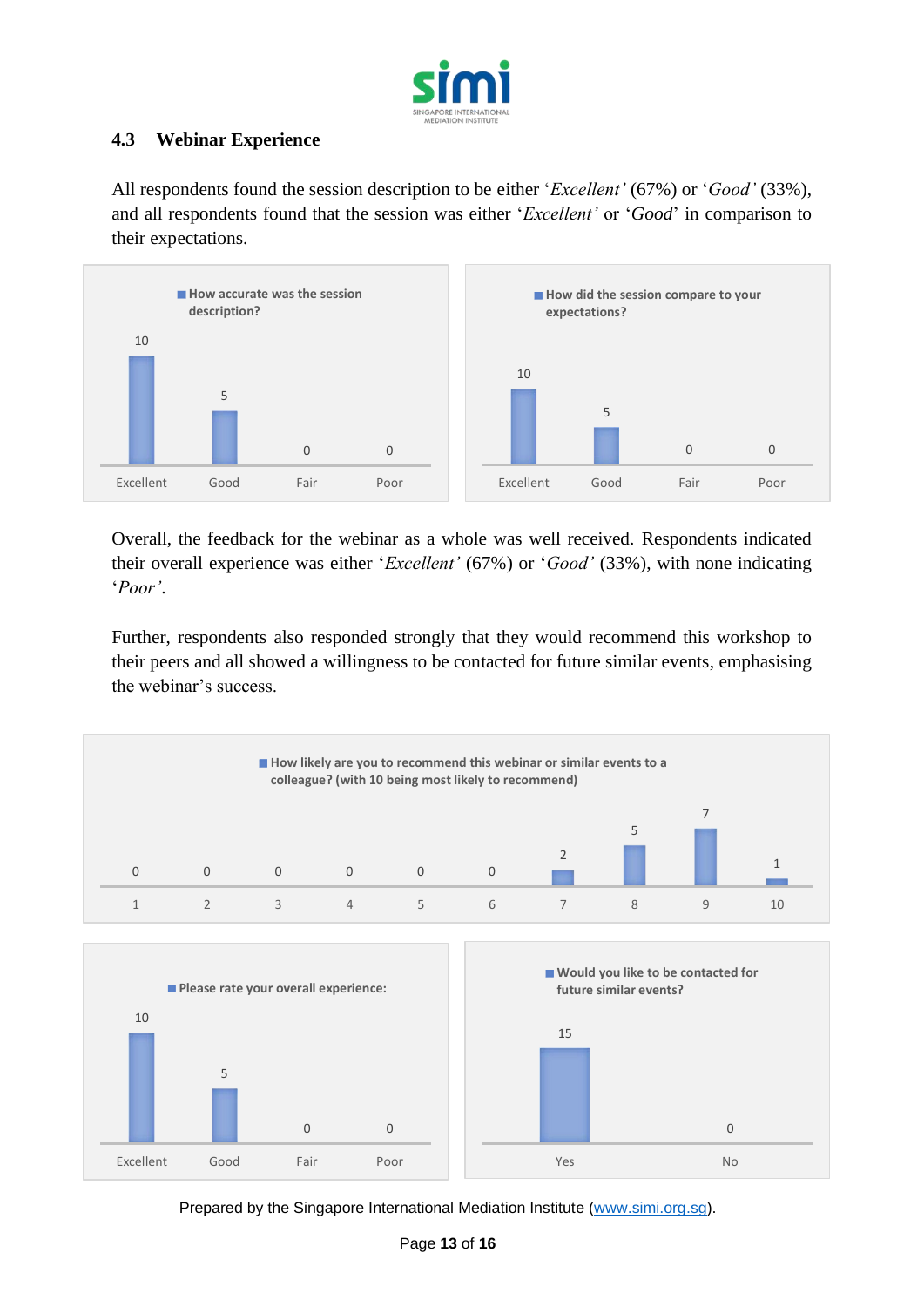

# **5 CONCLUSION**

To conclude, while actual attendance did not match the number of sign-ups, the Webinar fulfilled its key objective of educating the audience about using mediation and mediators who were certified with appropriate qualities. This was going by the feedback and number of questions asked. In the words of a respondent, the webinar was "*well-moderated*" with a "*good flow of topics*" and the "*panellists are clearly very knowledgeable."*

The team at SIMI would like to express our gratitude to Prof. Lee, Ms. Hadikusumo, Ms. Gonçalves, Prof. Law, and Mr. Amar, for sharing their time to participate in this webinar, and to all participants for joining us live for the session from around the world.



# **6 MEDIA**

Prepared by the Singapore International Mediation Institute [\(www.simi.org.sg\)](http://www.simi.org.sg/).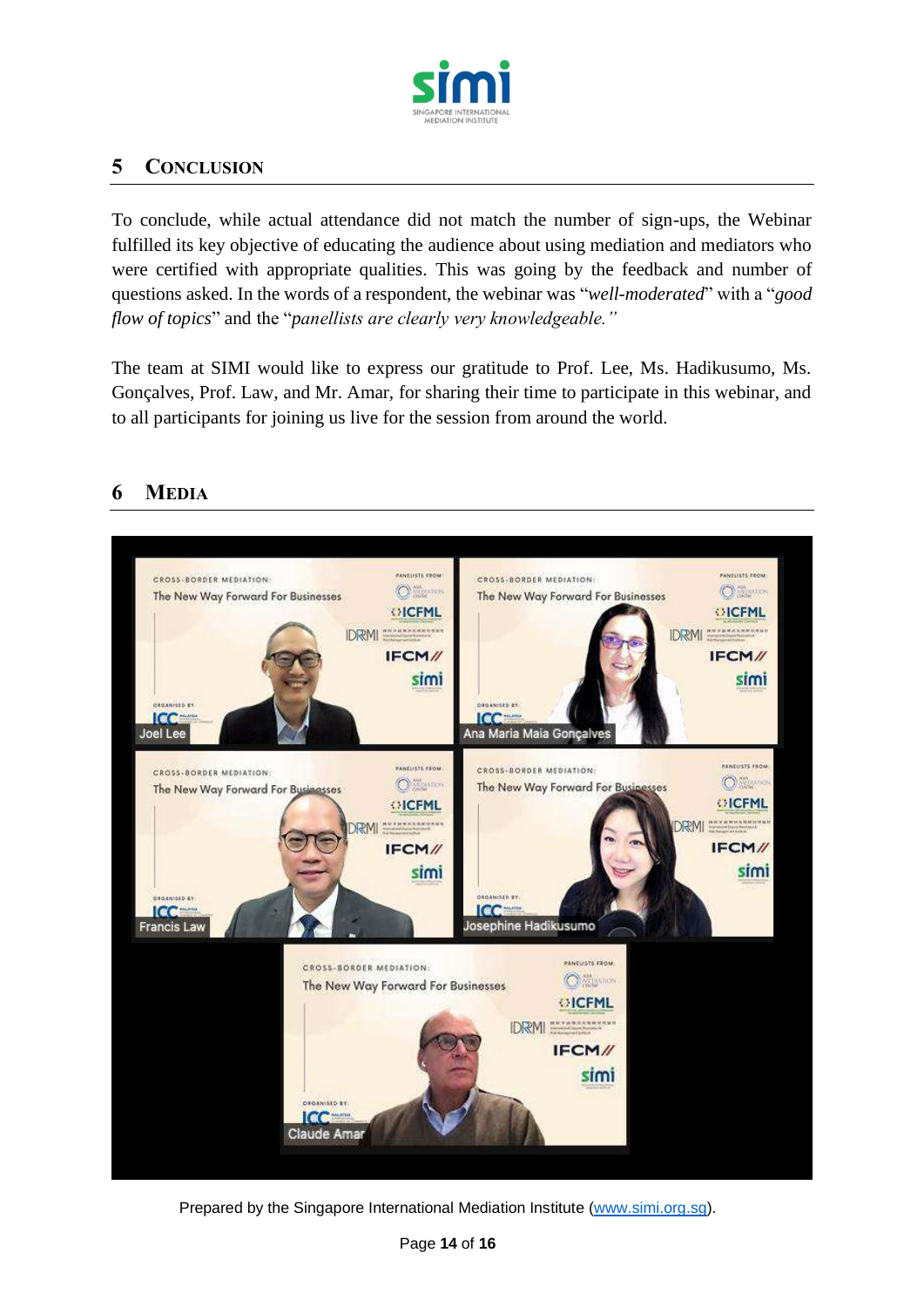

# **7 COLLATERAL**